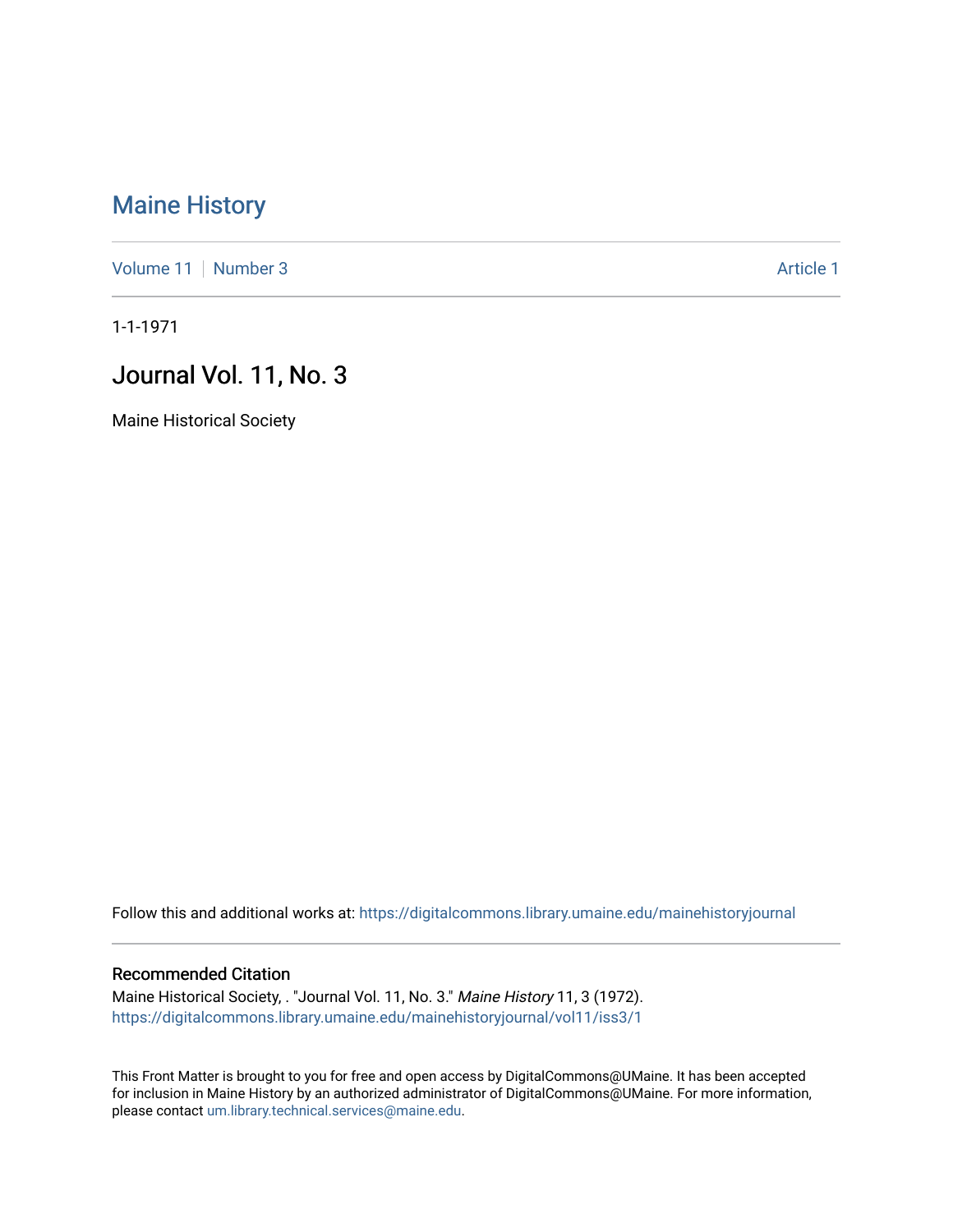

## *Maine Historical Society Newsletter*

*Vol. 11 No. 3 Winter, 1971*